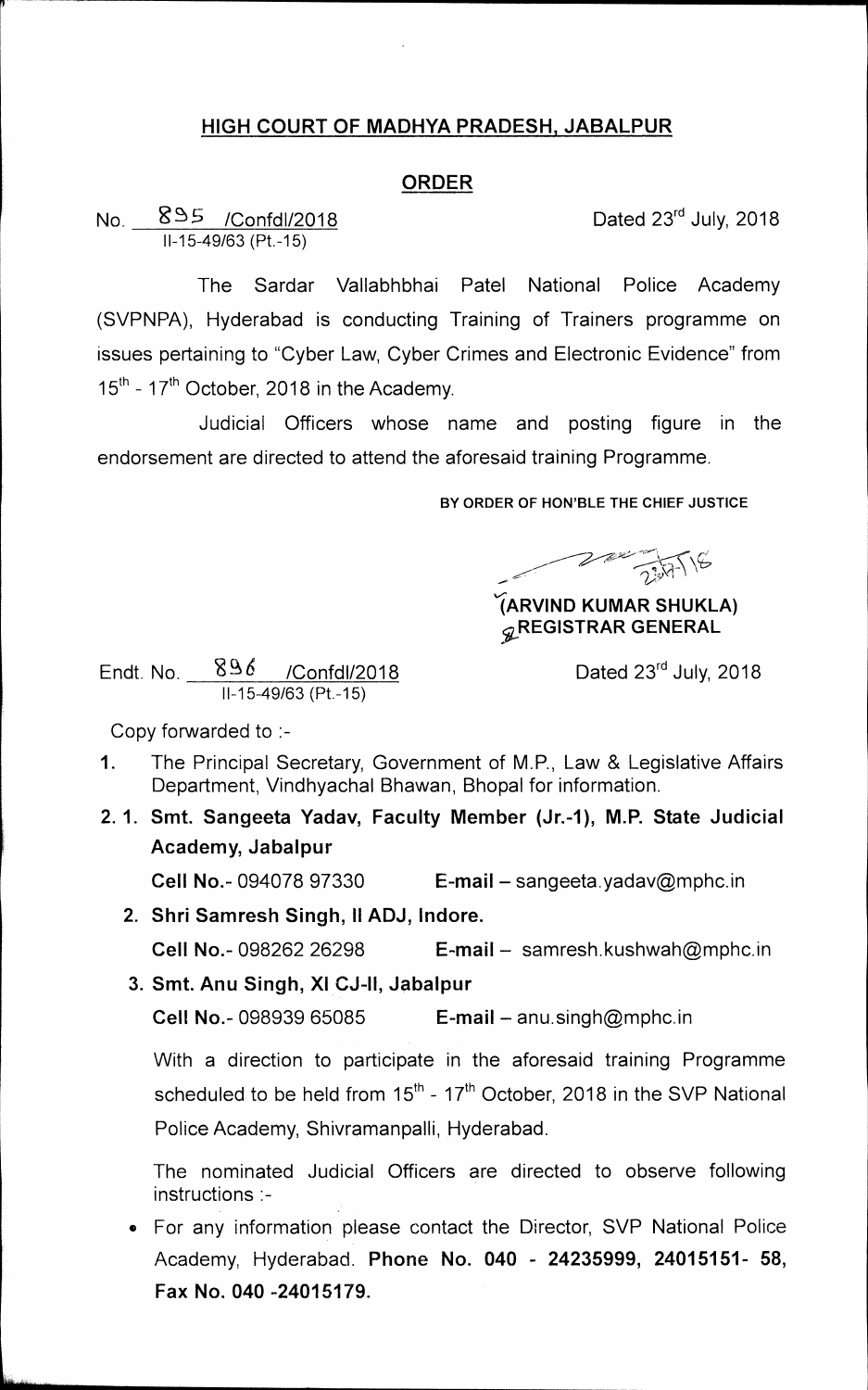- **Expenses on account of boarding and lodging of the participants shall be borne by the SVP National Police Academy.**
- **Expenses related to and fro traveling of the participants & local traveling in Hyderabad shall be borne by the High Court of M.P., Jabalpur, as per their entitlement.**
- **To intimate the Registry after attending the Programme.**

 $\epsilon = \omega_1$  .

- **3. The District & Sessions Judge, Indore/ Jabalpur for information & necessary action.**
- **4. The Director, M.P. State Judicial Academy, Jabalpur for information and necessary action with a request to utilize the experience of the nominated officers for imparting training to other Judicial Officers during various training programmes.**
- **5. The Member Secretary, M.P. State Legal Services Authority, Jabalpur for information.**
- **6. The DR-cum-PS to Hon'ble Shri Justice Madan B.Lokur, Judge, Supreme Court of India, New**. **Delhi for placing the same before His Lordship for kind information.**
- **7. The Director, SVP National Police Academy, Shivramanpalli, Hyderabad Pin 500 052 for information and necessary action.**
- **8. The O.S.D. (Accounts), High Court of M.P., Jabalpur for information and necessary action.**

**End.:- Programme schedule.** 

 $\frac{1}{23}$  73 17 118 **(ARVIND KUMAR SHUKLA) REGISTRAR GENERAL**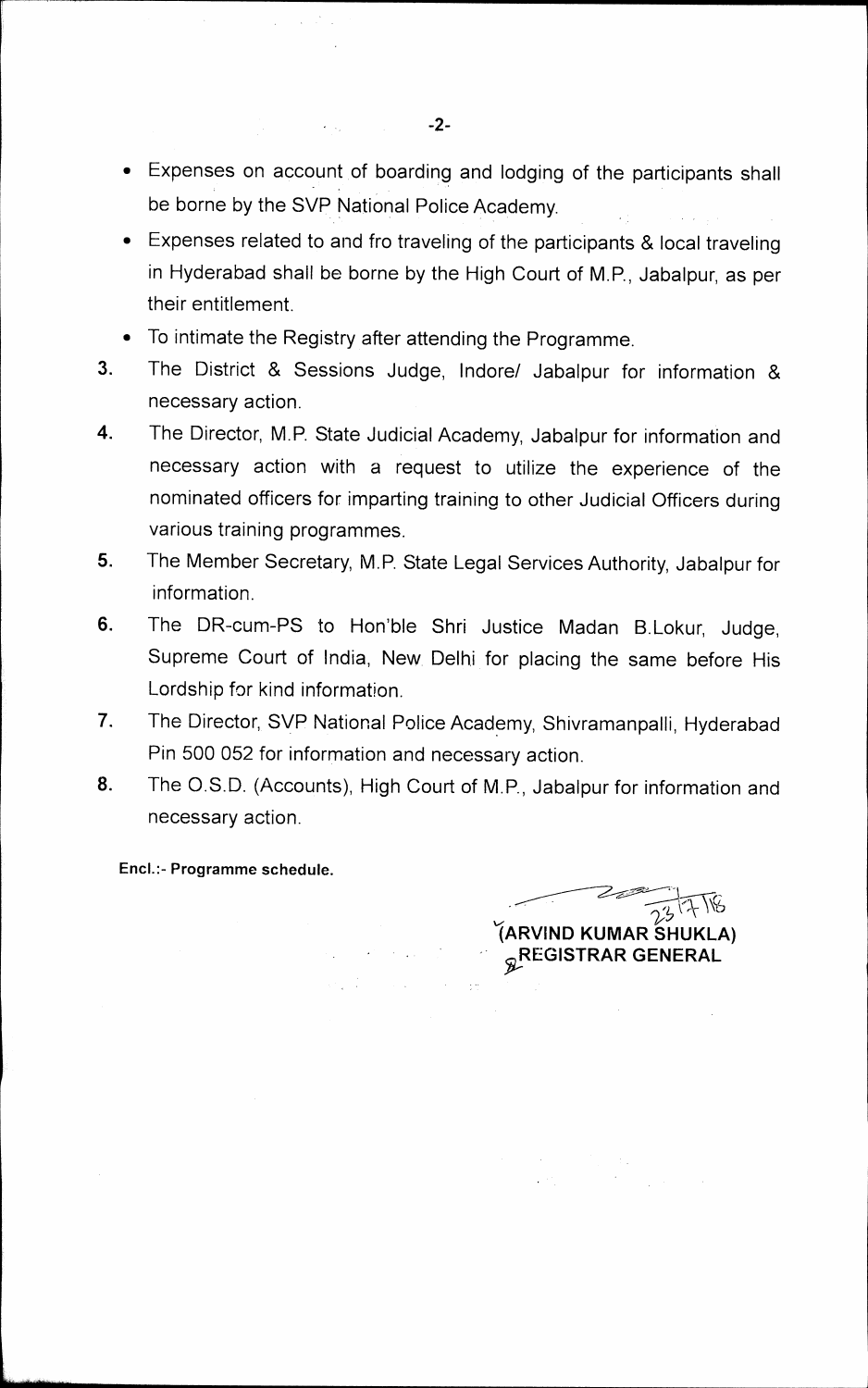## **Draft Schedule for 3 days TOT course for Judicial. Officers at NPA**

-3-

Day 1:

 $\epsilon$ 

- 1. Fundamentals of computers and networks; mobiles and cellular networks (recap of basic course for 2 hours)
- 2. Understanding cyber crimes
	- a. Methods of identifying the suspect system and linking the suspect system to the suspect.
	- b. Proving
		- i. Transmission and publication of electronic messages and data
		- ii. Unauthorized access, identity/data theft through various means.
		- iii. Tampering data or computer source code through different means
		- iv. Crimes through impersonation in digital world.
		- v. Computer contaminants in a system, damages caused by it and its source. ( case studies with presentation)
	- c. Financial crimes committed through cloned credit/debit cards, payment gateways, ATM, POS, digital wallets etc.
	- d. Cyber crimes and the proVisions of IPC, IT Act and other special laws (1PR, copy right etc).
- Day 2:
	- 1. Standard procedures for collection of digital evidences ( search, seize, acquire, preserve) of various types along with usage of tools (hands on case studies) :
		- a. Computers and laptops ( volatile and non-volatile data)
		- b. Mobile devices including ipads
		- c. Different forms of storage devices
		- d. Email systems
		- e. Social media platforms
		- f. Databases generated by various applications